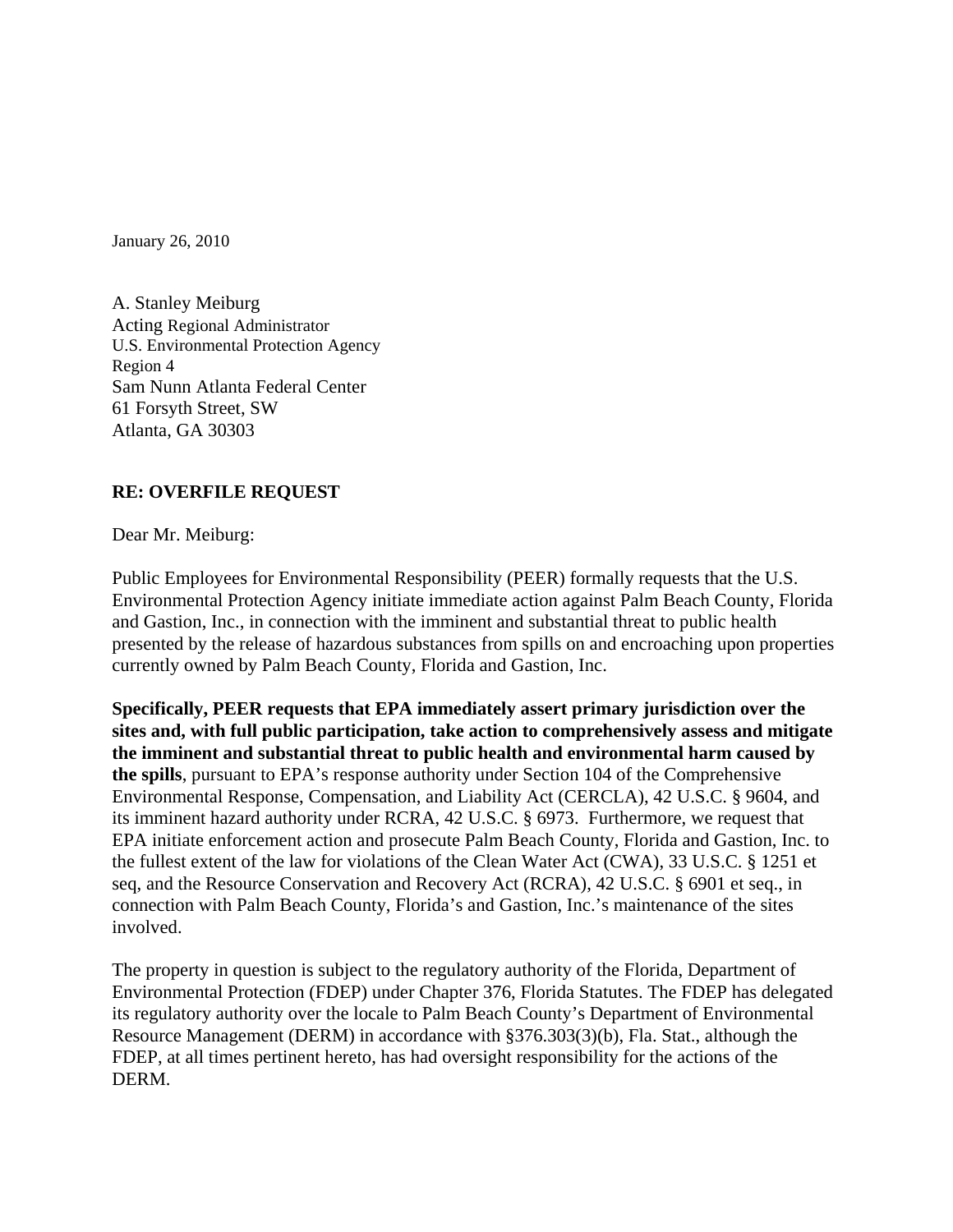A. Stanley Meiburg Acting Regional Administrator Page 2 January 22, 2010

As is more fully described below, what is occurring at the site in Palm Beach County is ongoing contamination by petroleum products at one site owned by Gastion, Inc. (the Gastion Site). These petroleum products have migrated in the past onto adjacent property that was previously contaminated with petroleum products and that is now owned by Palm Beach County, Florida (the PBC Site). Palm Beach County owns and maintains office buildings on the PBC Site and as a result of the contamination employees who work in at least one of those buildings are suffering significant adverse effects to their health as a result of what appears to be vapor intrusion. The contamination at these sites has existed for least twenty (20) years. Yet, as a direct result of what can only be described as bureaucratic foot-dragging coupled with a clear conflict of interest neither site has been fully investigated and remediated.

Indeed, FDEP's enforcement response against these two violators has fallen so far short of both EPA's and FDEP's own standards and policies, that protection of the environment and public health requires federal intervention in these cases. PEER, therefore, requests that EPA Region 4 take immediate and appropriate action against these violators under its concurrent authority to enforce the RCRA and the CWA in Florida.

### A. The Gastion Site

The Gastion Site is located at 252 S. Military Trail in West Palm Beach, Florida. This site is on the southeast corner of the intersection of S. Military Trail and Gun Club Road. For over 20 years it has been the site of a service station. During this 20 year period it has been owned first by Texaco and then by Chevron. It has been assigned a federal ID of 8514618.

In 1987 Texaco Refining and Marketing, Inc., (Texaco) submitted an Early Detection Incentive Program, Notification Application to the FDER notifying the agency of a petroleum spill and seeking reimbursement for the subsequent cleanup of that spill. Documents dating as far back as 1987 show that there was petroleum contamination at the site apparently arising from the removal of underground storage tanks. The static water table in the area is approximately 5 feet below the ground surface. Testing in 1988 revealed that the groundwater was contaminated with varying concentrations of dissolved hydrocarbons. The plume of contamination extended from south to north in the direction of the PBC Site, though in early years it was not known whether the PBC Site had been contaminated by migrating pollutants from the Gastion Site. On September 19, 1989, two years after the spill was first discovered, the parties agreed upon a Contamination Assessment Report (CAR) and Remedial Action Plan (RAP) for the site.

The contaminates found at the site included benzene, BTEX, methyl-tert-butyl ether (MTBE), ethyl-benzene, xylene, and toluene. Despite remediation efforts the size of the plume and concentration of the VOAs fluctuated over time. This was due, in part, to repeated operational failures of the equipment that was being used for the remediation as well as frequent instances of high water intrusion. These failures continually hindered successful remediation efforts. Then, in an annual report that was submitted to DERM by Harding Lawson Associates for calendar year 1994, it was learned that: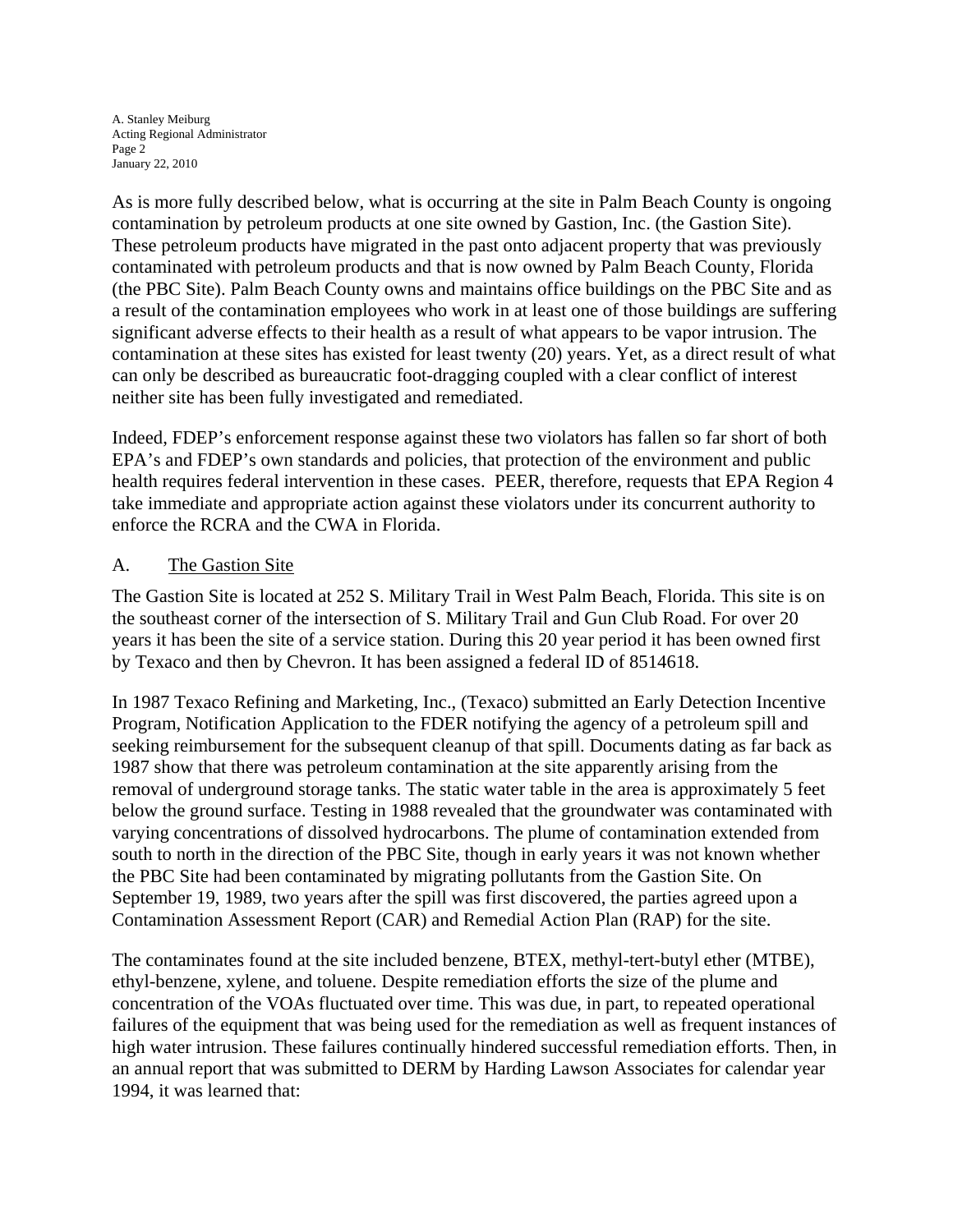A. Stanley Meiburg Acting Regional Administrator Page 3 January 22, 2010

> "A review of historical information on the site shows that a large quantity of petroleum-contaminated soil was removed from the central portion of the site several years ago. Soil removal apparently did not take place in the vicinity of RW-2 (in fact, little information on the presence or absence of contaminated soil in the vicinity of RW-2 exists). This could explain why areas to the south of RW-2 have cleaned up while the elevated ground water concentrations of organic chemical concentrations persist in the northern portion of the site in the vicinity of RW-2." (Page 2)

1994 Annual Report, submitted on March 23, 1995. RW-2 is the northernmost recovery well on the property. It is the closest well to the PBC site.

In addition, the 1994 annual report revealed that several monitoring wells had been destroyed on the site because of adjacent roadway construction. It was recommended that these wells be replaced.

By the end of 1996 the destroyed monitoring wells still had not been replaced. In addition, however, it was now recommended that a monitoring well needed to be installed on the PBC Site because of an increasing flow rate northward across the remediation area. This new well (as well as the replacement monitoring wells) was installed in July 1997 and MTBE was detected in that well. When testing in 2000 showed no VOAs in this well it appears that further testing ceased, despite the fact that VOA levels in all of the wells fluctuated considerably from one reporting period to another.

On or about April 18, 2002, Chevron notified DERM that Chevron and Texaco merged on October 9, 2001, and that Chevron had assumed liability for the Texaco facilities, including the facility at 250 S. Military Trail. Actually, by this time, DERM had already been advised that a new owner of the site, Gastion, was intending to build and operate a new station at the site. This new construction caused yet additional damage to existing monitoring wells. In fact, on April 27, 2001, DERM notified the engineering firm that "[i]t appears most likely that the existing monitoring wells have been destroyed during the construction. For this reason, the monitoring wells associated with the Natural Attenuation Monitoring Order dated January 4, 2001 for this site will need to be reinstated after the new construction has been completed."

It appears from the file that construction of the new facility was completed in 2001 and the facility was placed into operation. Within twelve months, however, the facility was already being notified by DERM that it was in violation of various rules, including the failure to perform a tightness test before placing the tanks into service. Two months later, on July 19, 2002, DERM advised the facility to cease operation until the proper test was conducted.

The fact that the facility was operational did not mean that the site had been fully remediated.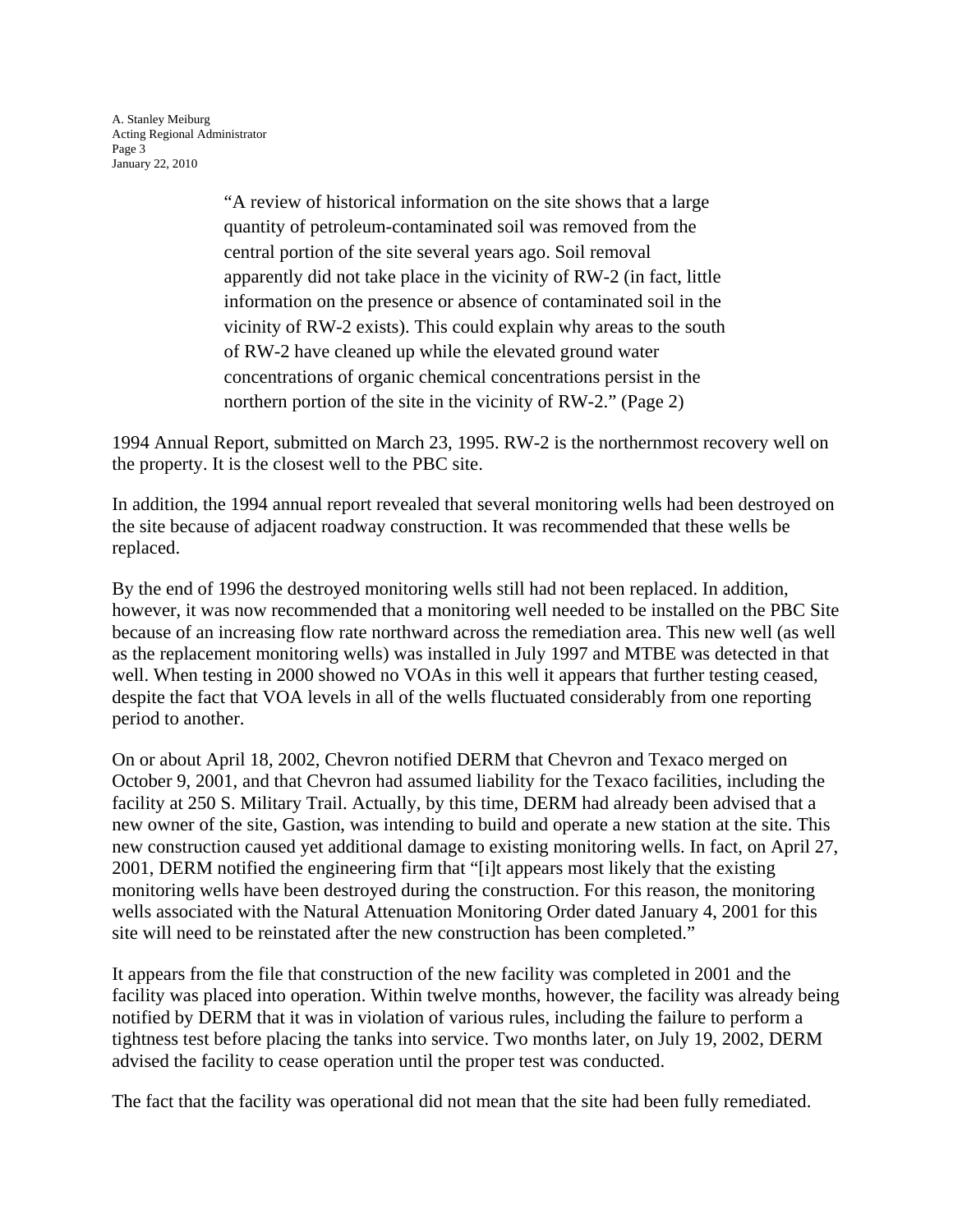A. Stanley Meiburg Acting Regional Administrator Page 4 January 22, 2010

 $\overline{a}$ 

Ongoing monitoring was consistently showing a continued presence of contaminates at the site. Therefore, on November 7, 2002, seven (7) additional shallow monitoring wells were installed. No additional deep wells were installed at that time. Less than a year later, on September 24, 2003, the facility reported that contamination levels were rising and that there had been a gasoline leak at the site. Significantly, results from one of the northernmost monitoring wells indicated high levels of MTBEs in the latter half of 2003. As was stated in the Annual Natural Attenuation Monitoring Report for October 2002 through September 2003 (dated October 2003), "The samples collected from monitoring well MW-6 have shown an overall increase in VGA and MTBE concentrations and are above the GCTL's. Additionally, the samples collected from monitoring well MW-6 for the September 4,2003 sampling event and September *25,* 2003 resampling event has VGA concentrations above the NADSC." (Page 4) The engineer, Shaw Environmental, Inc., recommended additional testing because of what was believed to be yet another release at the site. This report was followed by an inspection on November 20, 2003, by DERM in which DERM found that groundwater contamination at the site was increasing.

The DERM inspection on November 20, 2003, was followed by an enforcement letter from DERM to Gastion on January 16, 2004, advising the company that a site assessment was to be submitted to DERM within 270 days of discovery of the release. The facility was not inspected by DERM for 10 months after that. Then, at an inspection on November 10, 2004, DERM found open violations for release detection devices. Furthermore, the site assessment still had not been provided. Then, almost 11 months later DERM sent a warning letter to Gastion advising the facility that it may be in violation.

The FDEP inspected the facility on November 30, 2006, and found the facility to once again be out of compliance because leak detection testing had not been conducted. This has been an ongoing problem at the facility, yet no enforcement was initiated.

The next activity in the file occurred over 2 years later when a score tracking sheet was completed on October 8, 2007, showing that due to continued high levels of contamination the site continued to score too high for cleanup funding from the state. The tracking sheet, which was completed on October 8, 2007, shows that there were recent light petroleum products released that had contaminated groundwater. The site is listed as being located in a G-4 aquifer and high recharge/permeability geological area. This sheet was followed by yet another noncompliance letter on October 16, 2007, from DERM to Gastion in which the facility was notified that it may be in noncompliance for yet additional releases and equipment malfunctions.

The last activity at the facility occurred on November 16, 2009, by the FDEP. Remarkably, the FDEP found the facility to be in compliance at that time.<sup>[1](#page-3-0)</sup>

Thus far, Texaco has been reimbursed in excess of \$150,000 by the State of Florida for the

<span id="page-3-0"></span><sup>1</sup> Interestingly, this inspection was conducted only a few weeks after *Florida* PEER submitted a public records request seeking the agency's records on the facility.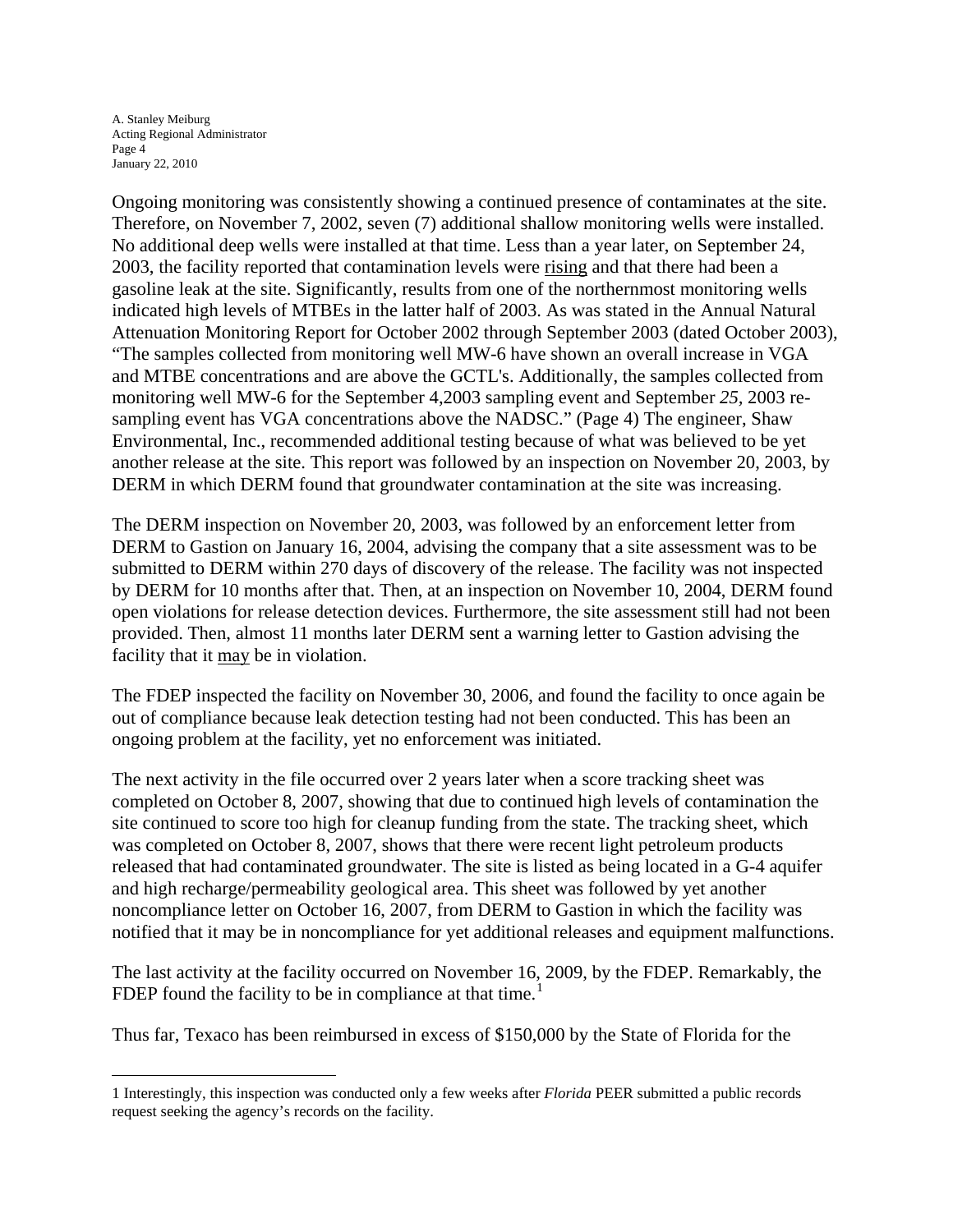incomplete remediation of the site that has been contaminated by their own petroleum products.

It appears from the records that since 2000 there has been no further study on the issue of whether or not petroleum products have migrated onto the adjacent property at 50 S. Military Trail that is owned by Palm Beach County.

## B. The PBC Site

 $\overline{a}$ 

Immediately downgradient and to the north of the Gastion Site is the PBC Site. The latter property is located on S. Military Trail, immediately south of the West Palm Beach Canal (a major canal) and the Palm Beach International Airport. The property was long owned by McArthur Dairy which operated a business on the site. $2^2$  $2^2$ 

This site was contaminated with petroleum products from as far back as 1969. It was given facility identification number 508943687 and on or about December 31, 1969, a remediation plan was put in place. Then, on or about February 2, 1989, the property was deeded to Palm Beach County, which has owned it since.

Apparently no work was done in furtherance of the remediation plan prior to Palm Beach County's acquisition of the site, inasmuch as DERM records indicate that not until 1990 were 3 storage tanks removed and 6,450 gallons of oily waste removed by Glasgow Equipment service and/or Environmental Petroleum Recovery. There is no indication that final closure approval was obtained after the petroleum products were allegedly removed. The few remaining available files may be viewed on the county's "CINEMA" website at [http://files.co.palm](http://files.co.palm-beach.fl.us/cinema/pbc.pkgERMViewer.main?p_department_seq=13&p_department_name=ERM)[beach.fl.us/cinema/pbc.pkgERMViewer.main?p\\_department\\_seq=13&p\\_department\\_name=ER](http://files.co.palm-beach.fl.us/cinema/pbc.pkgERMViewer.main?p_department_seq=13&p_department_name=ERM) [M.](http://files.co.palm-beach.fl.us/cinema/pbc.pkgERMViewer.main?p_department_seq=13&p_department_name=ERM)

After Palm Beach County purchased the PBC Site, county offices were moved into the 53,792 square foot existing office building located at 50 S. Military Trail which is at the center of the property. Before the county built two additional office buildings in which to locate additional county offices, the county removed the three petroleum storage tanks. One of the newer buildings is located at 240 S. Military Trail and houses the Palm Beach County Supervisor of Elections. This building is located on the northeast corner of the intersection of Military Trail and Gun Club Road. The other building is located at 20 S. Military Trail and is on the northernmost section of the property, adjacent to the West Palm Beach Canal. It houses the Palm Beach County Emergency Operations Center. Both buildings were built on fill that was needed subsequent to the removal of the McArthur Dairy petroleum tanks. Sandwiched between these two buildings at a slightly lower elevation is the oldest of the three buildings that is the subject of this complaint, the 50 S. Military Trail building. This building now sits on the lowest elevation of the property as if it were in the middle of a fishbowl. Over the years, it has housed multiple county offices, including Fire Rescue, Property and Real Estate Management, General

<span id="page-4-0"></span><sup>2</sup> McArthur Dairy owns another site in Broward County, FL. This site is a brownfields site. *Brownfield Site* ID Number BF060201001.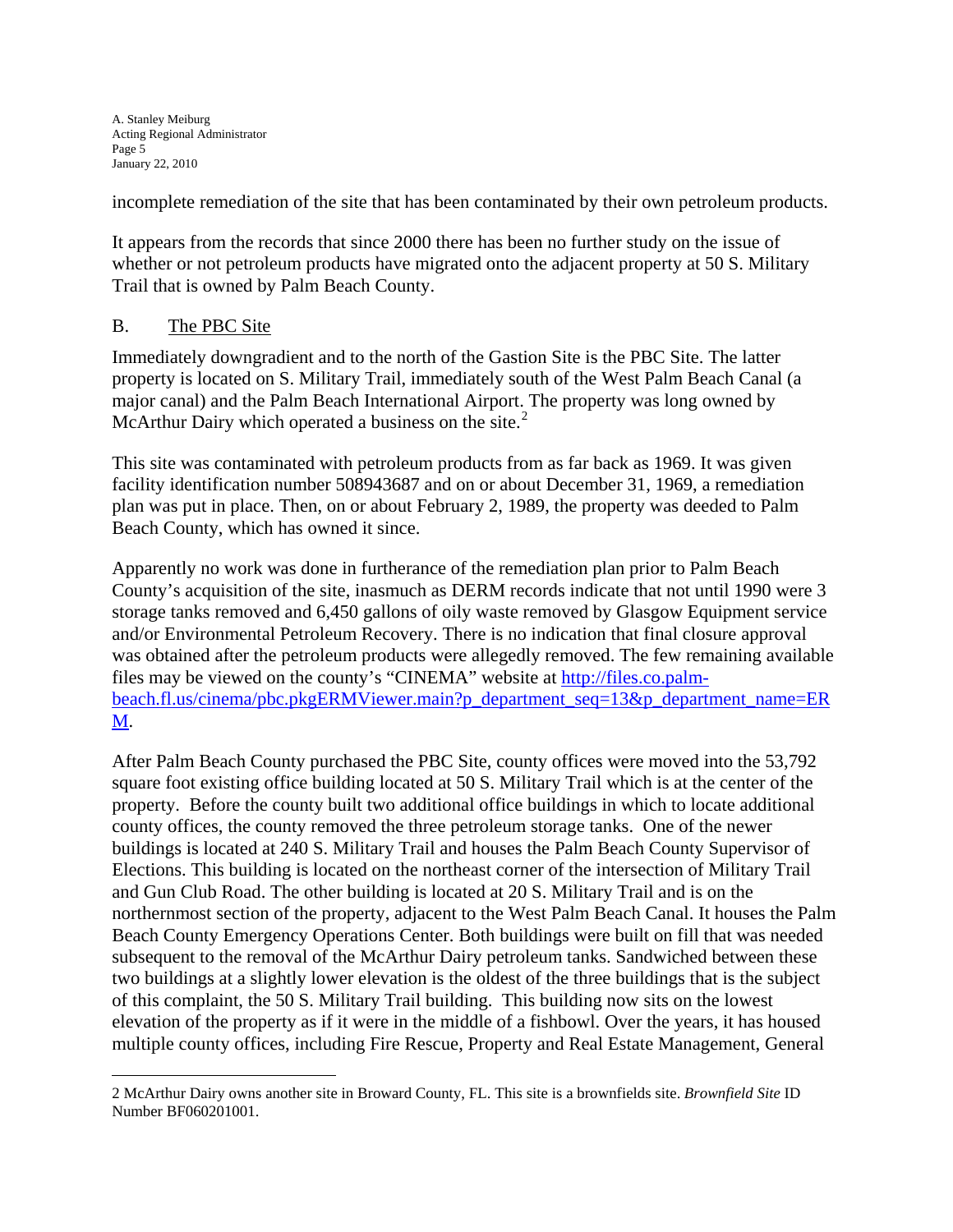Services, Purchasing, Consumer Affairs, Small Business Administration and Human Resources. In mid 2009 the County moved Fire Rescue and Human Resources to other locations in preparation for major renovations to the building which are now in progress. However, Purchasing, Consumer Affairs, and the Small Business Administration remain in the South end of the building during the reconstruction of the North end.

# C. Enforcement Status At The Two Sites

§ 376.30701 (g) 3., Fla. Stat., states, in pertinent part, that, "[g]roundwater resource protection remains the ultimate goal of cleanup, particularly in light of the state's continued growth and consequent demands for drinking water resources." Frankly, at this juncture there is no evidence as to whether or not groundwater contamination continues at the PBC Site. The same cannot be said of the Gastion Site after 20 years of supposed remediation.

As was stated above, the FDEP has delegated compliance/enforcement responsibilities in this geographical area to Palm Beach County DERM.

There are very few records available with respect to the PBC Site. There is no indication that McArthur Dairy was ever fined or otherwise penalized in connection with the illegal discharge of petroleum products at the PBC Site. There is now a significant problem posed with cleanup of the site because of a direct conflict of interest involving Palm Beach County (the agency delegated the responsibility to enforce the tanks program in the county) since the county now owns property upon which the county buildings are situated and because Palm Beach County knew of the contamination at the site when it purchased the property in 1989.

The Gastion Site has likewise seen only minimal enforcement under § 376.3071, Fla. Stat. This statutory provision provides that the FDEP is authorized to conduct the immediate cleanup of contaminated sites via use of the Inland Protection Trust Fund. The FDEP is authorized to enter into agreements with violators so that contaminated sites may be remediated if the violator has insufficient resources at its disposal to properly remediate the site. See, § 376.30714, Fla. Stat. While an agreement was apparently reached between the FDEP and Texaco, the records are silent as to the situation after Chevron/Gastion assumed liability for the site. Likewise, there is no indication that any enforcement has taken place in regards to the additional releases that occurred after the initial release of contaminates by Texaco.

# D. The Health and Environmental Risks Posed by the Two Sites

Chief among the multiple concerns regarding the situation at these two sites is that of **vapor intrusion** occurring inside the building at 50 S. Military Trail. This vapor intrusion, we believe, is jeopardizing the health of the employees who work on the PBC Site. There has been, at best, a tepid response of management to complaints raised about the situation inside the building at 50 S. Military Trail. At least one employee has raised serious complaints about suffering severe respiratory and other problems for over eight (8) years while working in the building. She was diagnosed with a serious lung condition two years ago. With the consent of her physicians (who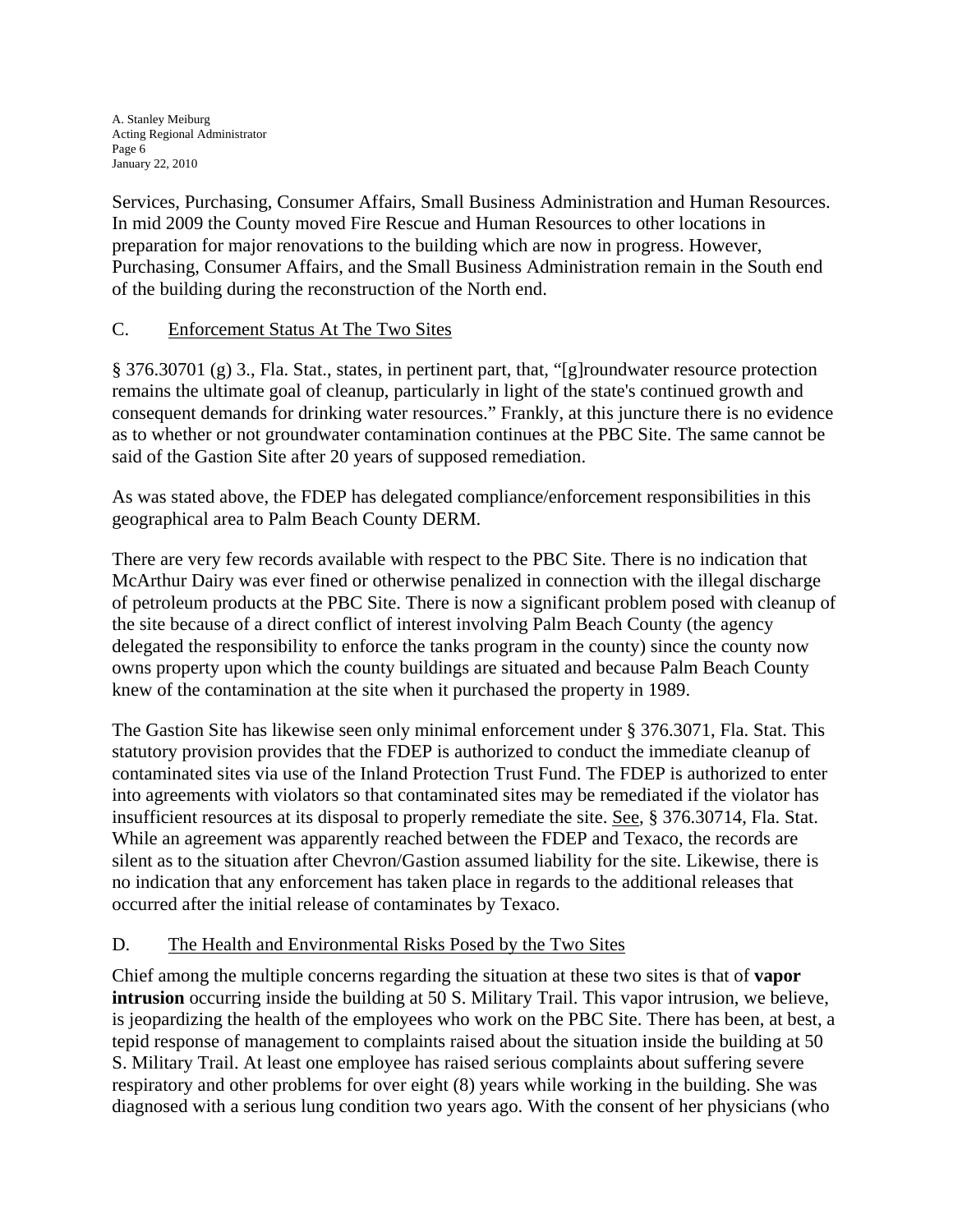A. Stanley Meiburg Acting Regional Administrator Page 7 January 22, 2010

would have preferred that she be moved out of the building entirely) this employee has been wearing respiratory protection equipment, including a Breathe Easy PAPR mask, with carbon filtration for extended periods of time just to be able to work in the building. The employee sought reimbursement from her employer, Palm Beach County, for the considerable expense that she was incurring as a result of this situation. Her request was denied. She also repeatedly asked that the county conduct air quality testing for VOCs that she believed were present in the building. However, the county cared so little about the health of its employees that it conducted only minimal testing that is not designed to identify the compounds believed to be at the source of the problem. The county has also inexplicably refused to allow the employee to conduct her own air quality testing inside the building. In the meantime, other employees in the building either have experienced, or are continuing to experience health problems, including, but not limited to, lung cancer, kidney cancer, MS, skin cancer, skin rashes, severe allergies, sinusitis, asthma, bronchitis, migraines, and insomnia. These employees are afraid to speak out, however, because of concerns about job security. This does not include members of the public who could be exposed to VOCs upon entering the building.

The idea that officials at Palm Beach County would be so resistant to discovering whether or not VOC contamination exists in one of their buildings is stunning. § 376.30702(2), Fla. Stat., provides that affected property owners are to receive notice whenever it is discovered that a plume of contamination has traveled beyond the property boundaries of the site at which rehabilitation was initiated. § 376.30702(3), Fla. Stat., provides that the FDEP is to send this notice to such owners. Thus, there is a clear public policy that immediate notification be given to persons who could be affected by the release of petroleum products. Palm Beach County is acting in complete disregard of this policy.

There is a significant environmental problem in addition to the health risk posed by the contamination at this site. There is well documented history of failure in remediation at of the VOCs at the Gastion Site. Two companies, Texaco and Chevron, have not only failed to clean up this site, but there have been multiple instances of additional spills during the time that remediation was supposed to be occurring. Nevertheless, the State of Florida has spent taxpayer money to reimburse the contractors who, to this point, have failed to accomplish full remediation. In the meantime, the plume of MTBE and other compounds continues to lie just to the south and upgradient of the building at 50 S. Military Trail, as well as the West Palm Beach Canal.

The situation on the PBC Site is no less troubling. The site has a history of petroleum contamination with an equally questionable history of success in remediation. Palm Beach County conducted some cleanup of the site, but may well have exacerbated the problem by excavating the site such that the building at 50 S. Military Trail became the epicenter for migrating contamination from both the Gastion and PBC Sites.

## E. EPA Overfiling Is Necessary to Protect Public Health and the Environment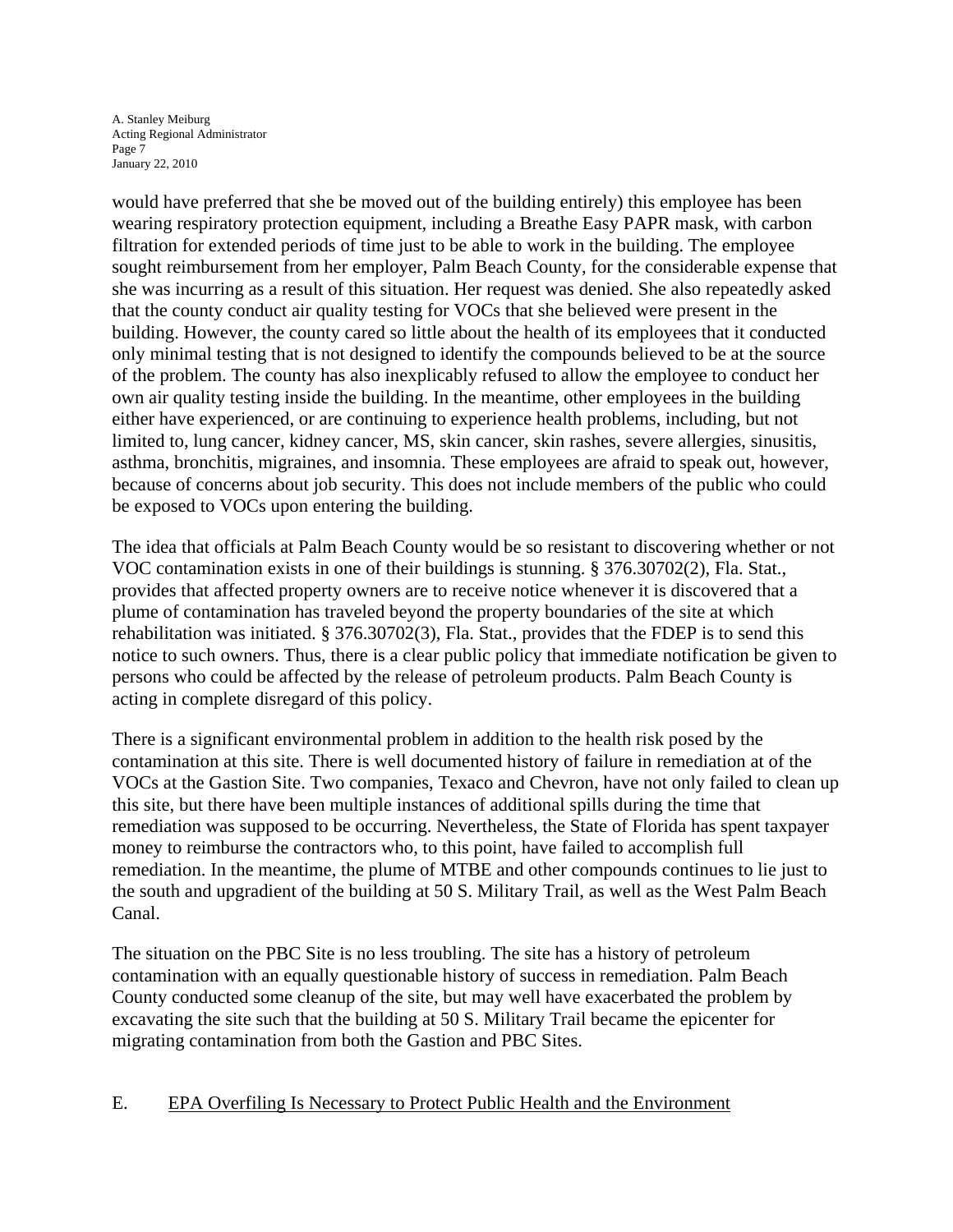A. Stanley Meiburg Acting Regional Administrator Page 8 January 22, 2010

 $\overline{a}$ 

Both RCRA, 42 U.S.C. § 6928(a)(2), and CWA, 33 U.S.C. § 1319(a)(3), bestow upon EPA the concurrent authority to overfile, or bring enforcement actions against violators when authorized state programs have failed to enforce these statutes properly. EPA regulations under both statutes allow EPA to withdraw state program authorization altogether when a state's enforcement program fails to act on violations and to seek adequate enforcement penalties. 40 C.F.R. 271.22; 40 C.F.R. 123.63. Finally, and most importantly, EPA has repeatedly made strong public policy pronouncements regarding the agency's interest in consistency in enforcement, declaring that EPA will intervene in state enforcement cases when necessary to prevent a race to the bottom. EPA has long had a policy of requiring that economic benefits from environmental violations be recovered. In testimony before the U.S. Senate, EPA Assistant Administrator for Enforcement Steve Herman forcefully defended EPA's overfiling policy, stating that EPA can and will take action against violators especially when delegated state agencies have failed to recover the economic benefit the violator has gained from its noncompliance or when serious harm to public health or the environment is at stake. (Testimony before Senate Environment and Public Works Committee, June 10, 1997). Such is the case now before you.

In both the Gastion and Palm Beach County cases, Florida's DEP has failed to take adequate enforcement action by EPA standards. In both cases, despite the violators' egregious records of environmental noncompliance, both DERM and FDEP have dragged their heels and ultimately allowed violations of substantial gravity to go entirely unpenalized. For its part, the FDEP has not only allowed McArthur Dairy's violation to go wholly unaddressed, it has now allowed Palm Beach County to operate on the PBC Site without conducting any meaningful cleanup or even investigation into the likelihood that serious VOC contamination is occurring on the property. Moreover, both the FDEP and DERM have been content to watch one mishap after another take place at the Gastion Site when they know that groundwater contamination has yet to be properly remediated by the property owner. Clearly, in neither case can Florida's DEP be viewed as meeting its delegated mandate to provide a credible deterrent against violations of federal environmental laws.

The extent to which the State of Florida has abdicated its responsibility to enforce these cases can perhaps be most easily seen when it is considered that *Florida* PEER submitted a public records request to the agency for its records in these two cases. The request was submitted under § 119.07, Fla. Stat., on October 1[3](#page-7-0), 2009.<sup>3</sup> The agency has found no records with respect to the PBC Site. There are only minimal records on the Gastion Site.

PEER, therefore, formally requests that EPA immediately initiate civil enforcement proceedings against Gastion, Inc. and Palm Beach County in connection with the environmental violations described above and any others that may be discovered. In addition, PEER is requesting that

<span id="page-7-0"></span><sup>3</sup> Four weeks before the FDEP visited the Gastion Site and pronounced it in compliance.